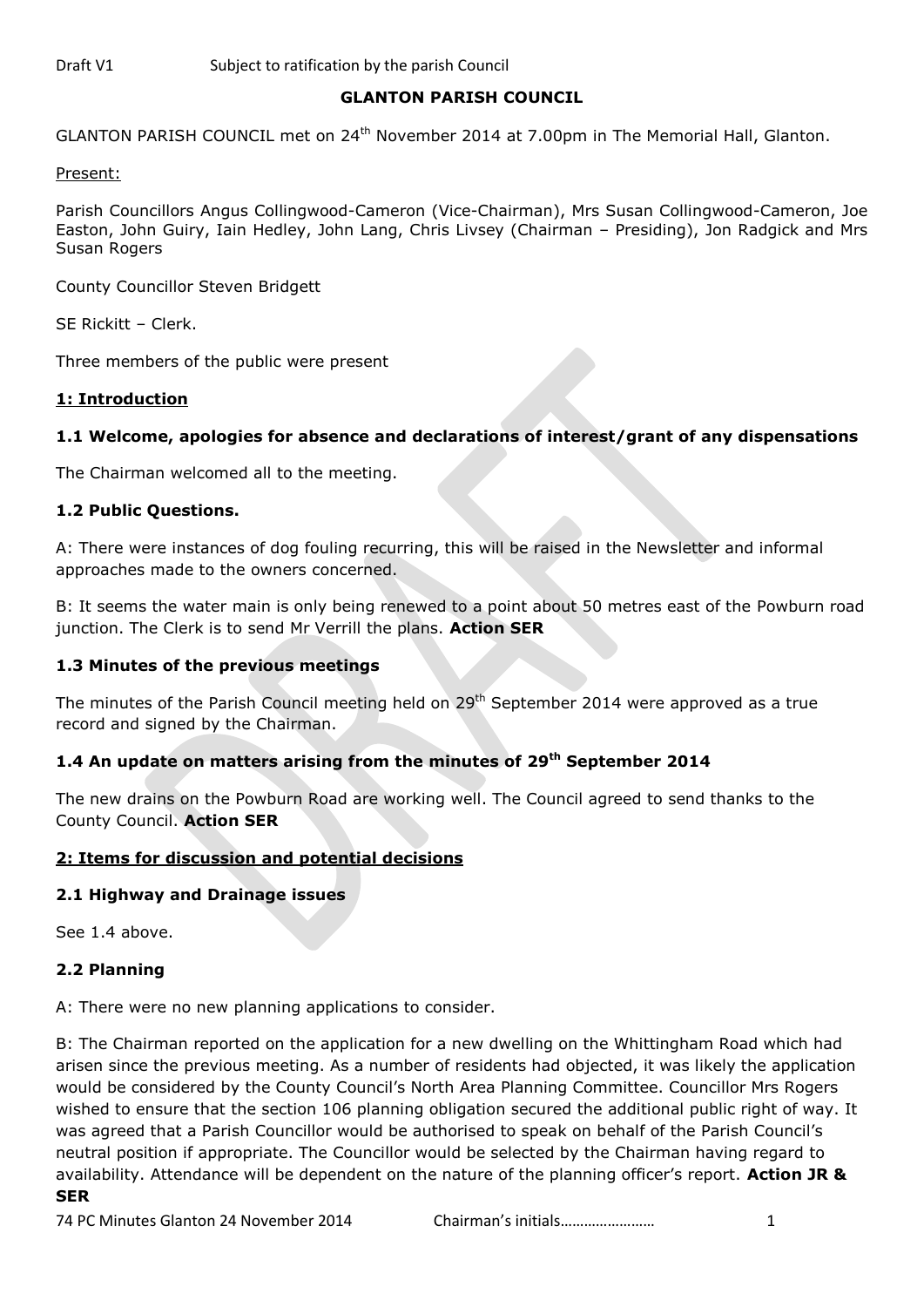C: It was agreed that the Council should endeavour to place details of planning applications on the noticeboard to bring them to the attention of parishioners. The clerk will scan and email the covering consultation letter as and when received. **Action SER**

# **2.3 The Core Strategy**

A: It was reported that a prospective draft was on the County Council's website at the time of the meeting. Formal consultation will start in mid-December, extending until after the next scheduled meeting. Councillor Radgick offered to take the lead on drafting a response for consideration at the January meeting of the Council. **Action JR**

B: The clerk will circulate details of the prospective drop-in events. **Action SER**

C: Councillor Bridgett reported that Rothbury and some of its neighbouring parishes were in the initial stages of preparing a Neighbourhood Plan. He gave some details on the revisions for housing numbers within the Rothbury electoral division which should be reflected in the latest draft of the Core Strategy. The Chairman advised the Council of a tentative approach by Whittingham Parish Council to participate in a Neighbourhood Plan and he was awaiting further contact.

## **2.4 World War I Commemoration**

Councillors continue to receive favourable comments about the exhibition and looked forward to further events over forthcoming years.

## **2.5 Report from the County Councillor**

A: Councillor Bridgett reported that Glanton was scheduled for high-speed broadband in the first quarter of 2015. The clerk reported that ARCH had informed him that there was a wayleave issue. It transpired this concerns a power supply and approved plans have been returned to BT. **Action SER**

B: Councillor Bridgett reported that he, and other county councillors, had been authorised to allow revenue expenditure for World War I commemorative events out of the capital schemes budget.

C: Councillor Bridgett advised the Council there was to be a presentation on safety measures on the A697 at the North Area Committee on Monday 8 December 2014 at 6.00pm in Longframlington. Parish Councillors were particularly welcomed.

### **3: Items for Information**

### **3.1 Forthcoming Village activities**

The Council was reminded of the usual coffee and lunch clubs within the Memorial Hall. There is to be a quiz night to raise funds on 3 December and Christmas bingo on 5 December. There will also be a bottle bingo on Saturday 27 December

[At this point Councillor Bridgett left the meeting]

### **3.2 Details of any meetings attended by Councillors or the clerk**

The clerk gave details of a meeting with the County Council's Locality Team and the Society of Local Council clerks. The main issues had concerned communication with town and parish councils.

### **3.3 Correspondence received**

The clerk circulated details of recent emails and information.